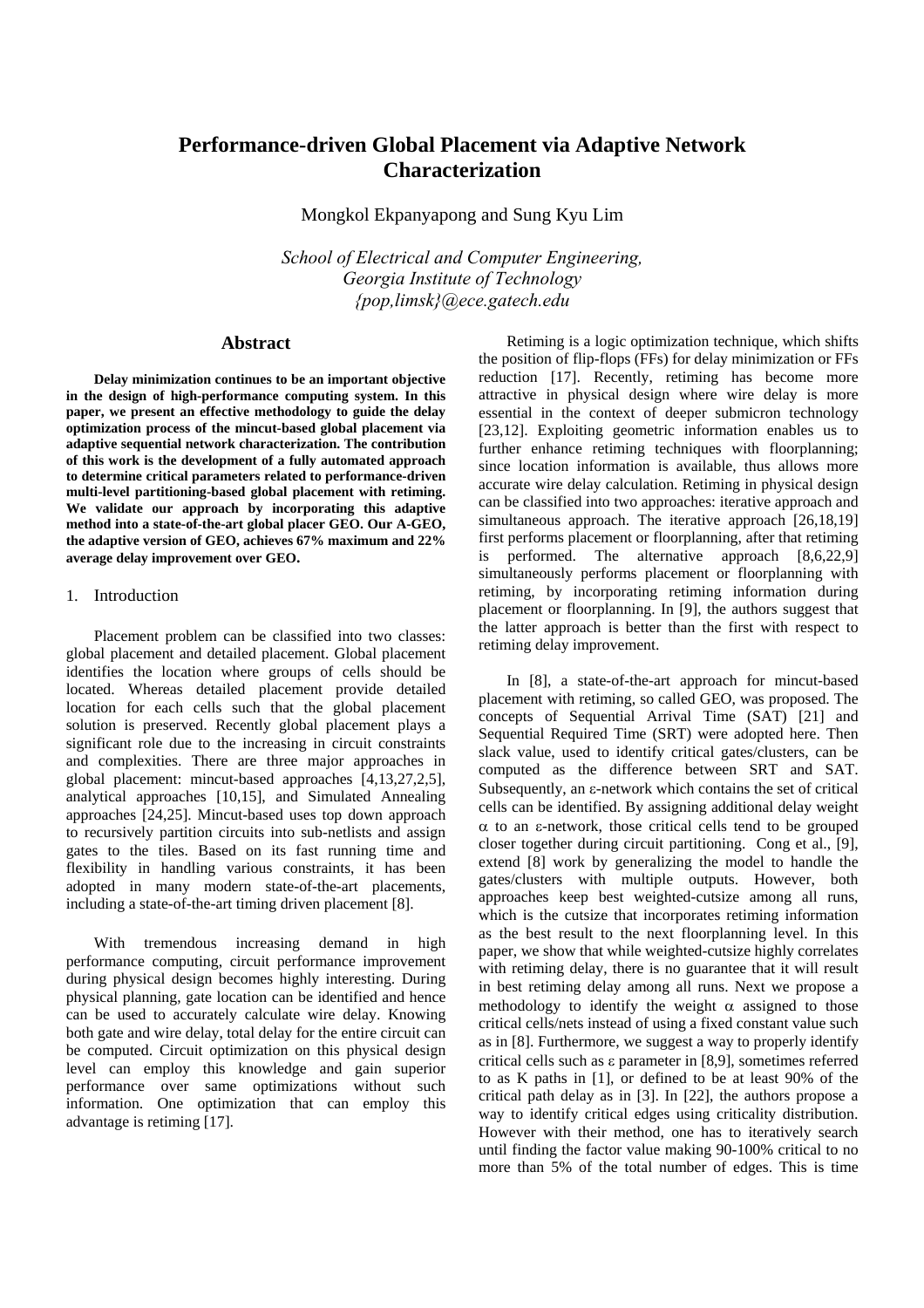consuming and for some circuits, it is hard to achieve. In [16], the author suggests another way to compute net weight called PATH, however PATH requires computing exponential function, which requires more computational time. Hence, a further contribution of this paper is a simple method to compute net weight by simply counting critical cells inside each net. Finally, we study the impact of clustering. When we perform the physical design on big circuits, clustering [14,7] becomes necessary because of its fast partitioning and its success in cutsize reduction. However employing clustering, we lose accuracy of circuit retiming information since it is calculated based on each gate location. To alleviate this, we propose a way to adaptively decide when to perform clustering based on circuit information.

The organization of this paper is as follows. Section 2 describes problem formulation. Our observations are discussed in section 3. Section 4 is devoted to our methodology. Section 5 presents our experimental results and final section presents our conclusion and future work.

### 2. Problem Formulation

Given a sequential gate-level netlist *NL*(*C*, *N*), where *C* is the set of cells representing gates and flip-flops, and *N* is the set of nets connecting the cells, the purpose of the Physical Planning with Retiming (PPR) problem is to assign cells in *NL* to a given  $m \times n$  (=*K*) slots by preserving area constraints. Given a PPR solution  $C \rightarrow B$ , let  $\omega(B)$  and  $\phi(B)$ respectively denote the wirelength and retiming delay (all of them to be defined later). The formal definitions of PPR problem is as follows:

**PPR Problem** The Physical Planning with Retiming problem has a solution  $P: C \rightarrow B$ , when each cells in *C* is assigned to a unique block.  $B = {B_1(x_1,y_1), B_2(x_2,y_2),...}$  $B_K(x_K, y_K)$ , where *B* denotes the set of blocks, and  $(x_i, y_i)$ represents the geometric locations of *Bi*, and area constraints *A*(*L*,*U*), for  $1 \le i \le K$ . PPR solution has to satisfy the following condition: 1)  $B_i \subset C$  and  $L \leq |B_i| \leq U(2) B_1 \cup B_2 \cup$ ...  $\cup$  *B<sub>k</sub>* = C 3) *B<sub>i</sub>* ∩ *B<sub>i</sub>* =  $\emptyset$ . The primary objective of PPR is to minimize  $\phi(B)$  and secondary objective is to minimize  $\omega(B)$ .

### *2.1. Delay Objective*

For the delay objective, we model *NL* using a directed graph  $G = (V, E)$  where the vertex set *V* represents cells, and the directed edge set *E* represents the signal direction in *NL*. In the *geometric delay model*, each vertex *v* has delay  $d(v)$ and each edge  $e=(u,v)$  has delay  $d(e)$ . Let  $s(e)$  denote the *cut-state* of *e*:  $s(e)=1$  if *e* is cut, and  $s(e)=0$  otherwise. In this paper, we assume  $d(e) = m(e) \cdot s(e)$ , where

 $m(e) = |x_u - x_v| + |y_u - y_v|$ . The delay of a path p, denoted  $d(p)$ , is the sum of the delay of gates and edges along *p*. Then, the *normal delay*  $\delta(B)$  of global placement solution *B* 

# is computed as  $\max_{p \in G} \{ d(p(u, v)) \mid u \in PI \text{ or } FF \& v \in PO \text{ or } FF \}.$

 $l(e) = -\phi \cdot w(e) + d(v) + d(e)$ , and the path length of *p* as  $q(e) = \phi \cdot w(e) - d(u) - d(e)$ , is the required edge length of *e*.  $D_g$  = max { $d(v) | v \in V$ }. Then, the *retiming delay*  $\phi(B)$  of a By employing the concept of a retiming graph [17], we model *NL* using a directed graph  $R = (V, E_R)$ , where the edge weight  $w(e)$  of  $e=(u,v)$  denotes the number of flip-flops between gate *u* and *v*. The path weight can be calculated by  $w(p)=\sum_{e\in p} w(e)$ . Let  $w'(e)$  denote edge weight after retiming *r*, i.e. number of flip-flops on the edge after retiming. Then,  $w^{r}(p) = \sum_{e \in p} w^{r}(e)$ . A circuit is retimed to a delay  $\phi$  by a retiming *r* if the following conditions are satisfies; (i)  $w'(e) \ge$ 0 for each *e*, (ii)  $w'(p) \ge 1$  for each path *p* such that  $d(p) > \phi$ . We define the edge length of  $e=(u,v)$  as  $l(p) = \sum_{e \in p} l(e)$ . The *sequential arrival time* of vertex *v*, denoted *, is the maximum path length from PIs or FFs to v*. If the sequential arrival time of all POs or FFs are less than or equal to  $\phi$ , the target delay  $\phi$  is called *feasible*. Let The required path length  $q(p) = \sum_{e \in p} q(e)$ . The *sequential required time* of vertex *v*, denote  $q(v)$  is the minimum required path length from *v* to POs or FFs, when *q*(PO) or  $q(FF) = \phi$ . Then slack of *v* is given by  $q(v) - l(v)$ . Let partitioning and/or floorplanning solution *B* is the minimum feasible  $\phi + D_g$ .

## *2.2. Wirelength Objective*

defined as  $h_x = \max_{c \in h} \{ x_i \mid c \in B_i \} - \min_{c \in h} \{ x_i \mid c \in B_i \}$ . The We model net-list *NL* using a hypergraph  $H=(V, E_H)$ , where the vertex set *V* represents cells, and the hyperedge set  $E_H$  represents nets in *NL*. Each hyperedge is a non-empty subset of *V*. The *x*-span of hyperedge *h*, denoted  $h_x$ , is *y*-span, denoted *hy*, is calculated using the *y*-coordinates. The sum of *x*-span and *y*-span of each hyperedge *h* is the halfparameter of the bounding block (HPBB) of *h* and denoted *HPBB* $(h)$ . The *wirelength*  $\omega(B)$  of global placement solution *B* is the sum of HPBB of all hyperedges in *H*.

#### 3. Observations

In this section we provide some observed information on retiming based on timing analysis (RTA) [17] using gate location based on circuit characteristics and mincut-based global placement. In addition, we can employ such information to dynamically guiding the mincut-based global placement for performance improvement. We perform the study on circuits from ISCAS89 [29] and ITC99[28] suites. We assume unit delay for all gates in the circuits. Table 3.1 shows the statistical information of benchmark circuits. We provide the number of gates, PIs, POs and FFs for each circuit. Dr represents retiming delay. Here it is the lower bound of retiming delay, which is calculated by assigning zero delay to all edges and then performing RTA. Ob represents the observed circuits that are used toward our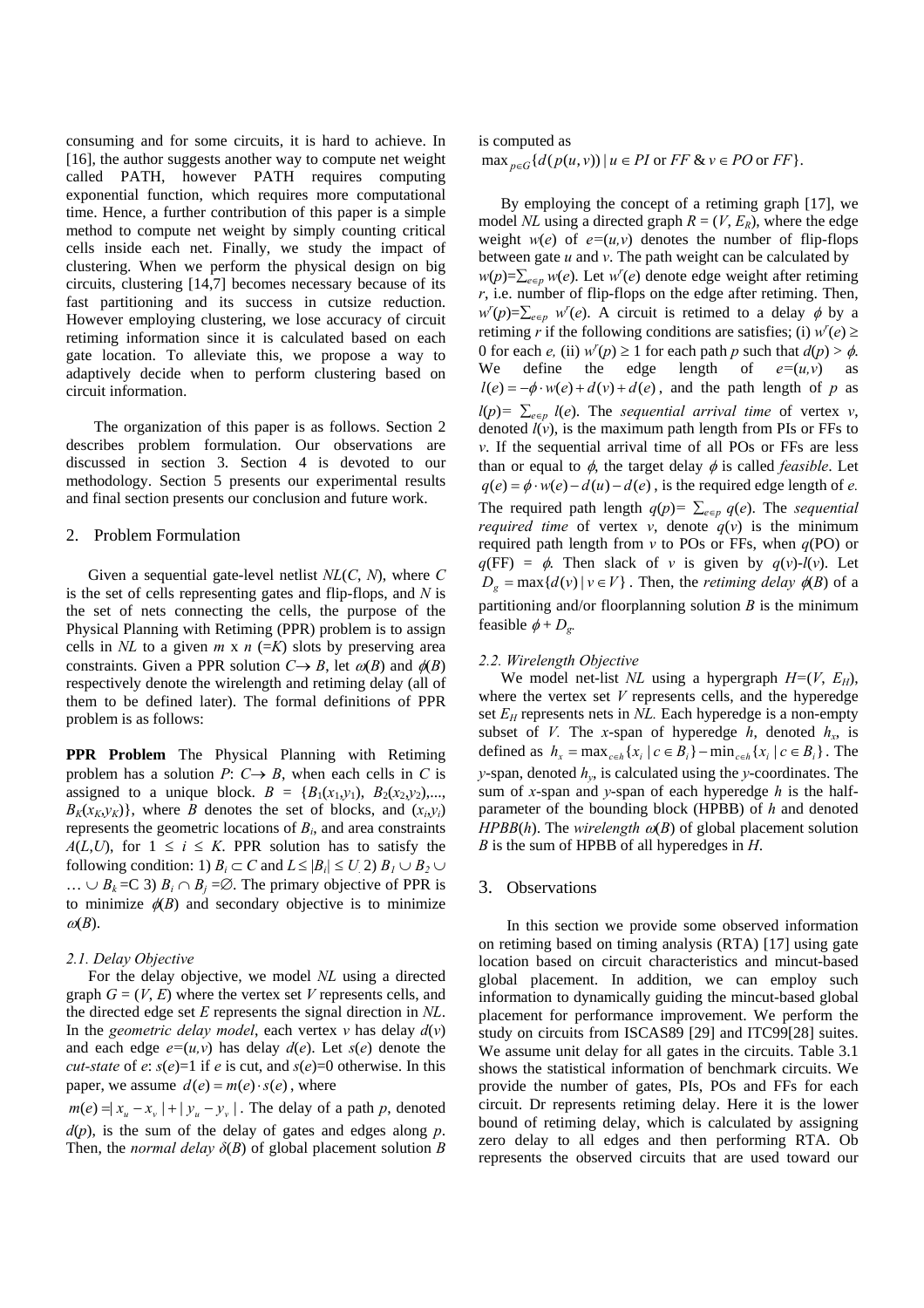| ckt    | gate  | PI | PO   | FF   | Dr | Ob |
|--------|-------|----|------|------|----|----|
| s641   | 379   | 35 | 42   | 19   | 74 | y  |
| s820   | 289   | 18 | 24   | 5    | 10 | y  |
| s1196  | 529   | 14 | 32   | 18   | 24 | y  |
| s1238  | 508   | 14 | 32   | 18   | 22 | y  |
| s1494  | 647   | 8  | 25   | 6    | 16 | у  |
| s5378  | 2828  | 36 | 49   | 163  | 32 | y  |
| s9234  | 5597  | 36 | 39   | 211  | 39 | у  |
| s13207 | 8027  | 31 | 121  | 669  | 50 | y  |
| s15850 | 9786  | 14 | 87   | 597  | 62 | y  |
| s35932 | 16353 | 35 | 2048 | 1728 | 27 | y  |
| s38417 | 22397 | 28 | 106  | 1636 | 32 |    |
| s38584 | 19407 | 12 | 278  | 1452 | 47 |    |
| b140   | 5401  | 32 | 299  | 245  | 27 |    |
| b150   | 7092  | 37 | 519  | 449  | 38 |    |
| b170   | 22854 | 37 | 97   | 1414 | 38 |    |
| b20o   | 11979 | 32 | 22   | 490  | 44 |    |
| b210   | 12156 | 32 | 22   | 490  | 43 |    |
| b220   | 17351 | 32 | 22   | 703  | 46 |    |

Table 3.1. Benchmark circuit characteristics.

observations, when 'y' indicates that it is used in our observations. In section 5, we perform experiments on all circuits to show that our study is not biased toward only the observed circuits. Throughout the paper, our studies are based on 8x8 slots with 5 runs,  $\alpha = 20$ , T filter, and  $\varepsilon =$  top 5% unless explicitly specified (all to be defined later).

## *3.1. Correlation between weighted cutsize and retiming*

Most simultaneous placement or floorplanning with retiming [8,9] employs weighted cutsize during partitioning that is considering retiming based timing information during net weight computation. For example, in GEO [8], Net Weight = Cutsize Weight +  $\alpha$ ·Delay Weight is used. The  $\alpha$ parameter determines how important delay weight is comparing with cutsize. Here we compute the correlation between weighted cutsize and retiming delay and we get



Figure 3.1 Correlations between retiming delay and weighted cutsize on s1238



Figure 3.2 Impact on different  $\alpha$  value

about 0.9 on average. This implies that weighted cutsize is highly related to retiming delay. Then we plot the retiming delay versus weighted cutsize. Results from the scatter plots of all observed circuits are similar. Figure 3.1 shows the plot on s1238 circuit on 8x8 global placement. From the plot, when the first bipartition has a weighted cutsize at about 800, the next partitions are about 1,200 and 1,600 and so on. If we look at the first partition, the retiming delay ranges from 36 to about 47, even though the weighted cutsizes are close together. From the result, it implies that using weighted cutsize alone might not be enough to achieve a high reduction in retiming delay even though the weighted cutsize is highly correlated with retiming delay.

## *3.2. Delay weight (*α *parameter)*

As shown in Figure 3.1, the highest impact partition based on mincut-based approach is the first partition. The gap between each subsequent partition becomes closer when we go down into lower levels. For example in that figure, when cutsize is about 5,000 the retiming delay gaps are about 1 or 2 different. Hence we can assign higher  $\alpha$  value and then reduce it when we go into more detailed partitions. Here we first find the best  $\alpha$  as shown in Figure 3.2. The plot is using the best retiming for each run as discussed in section 3.1 and is normalized based on value  $\alpha = 1$ . We found that  $\alpha = 20$  provides the best retiming delay on average. Next we show that the result using adaptive  $\alpha$  is



Figure 3.3 impact of adaptive number of run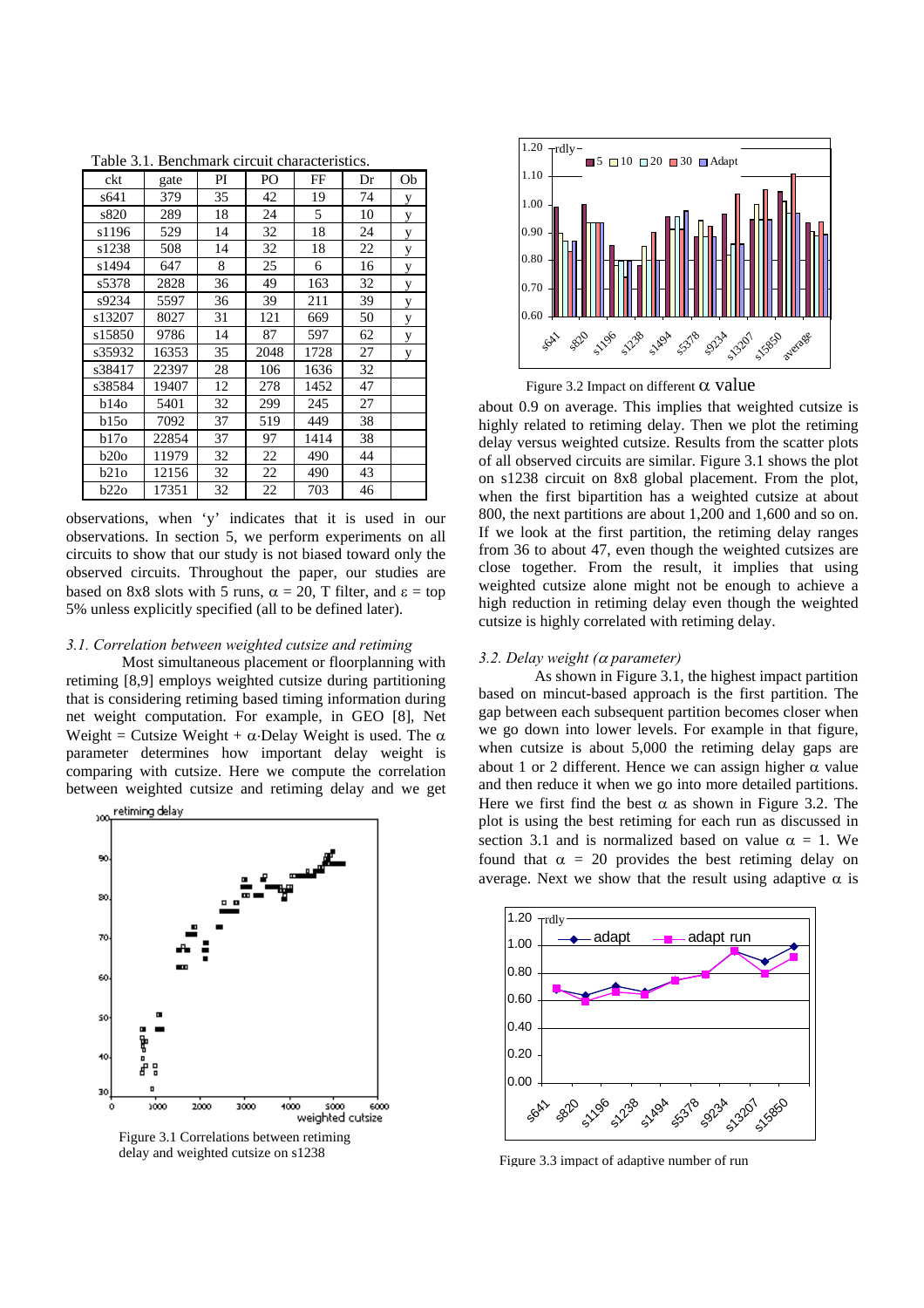close to a fixed  $\alpha$  value and only one circuit has a higher value (comparing with  $\alpha = 20$ ). Whereas we can reduce computation time about 5% by setting  $\alpha = 0$  (i.e. consider only cutsize improvement when partitioned node is bottommost node of the root's right sub-tree). Otherwise we use  $\alpha = 20$ . Note that we still project best retiming delay.

# *3.3 Number of Runs*

Based on mincut-based global placement characteristic shown in Figure 3.1, if we pay more attention on the earlier partitioning, better result can be gained since there exists more room for retiming delay improvement. Here, we propose a way to adapt the number of runs. Instead of using a fix number of runs throughout the program, we will begin with greater number of runs in the earlier partitions and then reduce it subsequently. For example, consider 8x8 global placement, instead of using fixed 5 runs throughout the program, we can modify it to 20 runs in the first 3 levels and 3 runs for the rest. Hence we have  $7x20 +$  $3x56 = 308 < 63$  x  $5 = 315$ . The results in Figure 3.3 shows that even though we have fewer number of runs, we can gain a better improvements almost all the benchmarks (s641 is the sole exception).

# *3.4. Nets filtering and Cells selection (*ε *parameter)*

During circuit partitioning, hypergraph model is employed. In [8], the net weight will be assigned based on criticality among cells/clusters that net is covered. The equation used in [8] to assign net weight is as follows:

$$
dwgt(n) = 1 - \frac{\min\{slack(v) \mid v \in n\}}{\max\{slack(w) \mid w \in NL\}}.
$$
 (Eqn1)

However from the equation, non-critical nets might be included. Considering example from Figure 3.4, suppose cells *a*-*e* is in the critical path. By selecting nets that have critical cells inside, we will include other cells such as *f,g,h,i,j*, and *k* that are not critical. To remedy this problem, [9] employs PATH [16] weight function. However it is expensive since PATH requires the computation of exponential function. Here we proposed two net filtering methods. The first one is T filter. In T filter, the net is considered critical only when at least two cells/clusters are critical. This can eliminate cells *f,g,h,i, j* and *k* in Figure 3.4. Also we can still use the *dwgt* weight function as discussed earlier. The second filter is A filter, the net is included only when all cells/clusters in the net are critical. Figure 3.5 shows the impact of different filtering methods where O represents GEO, T represents T filter method, and A represents A filter method. The Graph is normalized relative



Figure 3.4 Example of net filtering



Figure 3.5 Impact on different net filtering

to GEO with no cut threshold (i.e.  $\varepsilon = 100\%$ ) whereas the rest use cut threshold  $\epsilon = 5\%$  of cells/clusters (i.e. top 5%) minimum slack value as critical cells/clusters). Results show that on average, the T filter method is better than the GEO and the A filter by about 11% and 9% respectively. However, if we look at the circuits with a large number of cells such as s9234, s13207, and s15850, the A filter yields better result. This is because it is harder to group large critical cells/clusters into the same partition when the number of cells/clusters is large. The A filter then can be used to consider only very critical cells/clusters. Here we propose a threshold deciding when to use the A filter: when the number of cells in current partitioned circuits is higher than 5,000 cells (based on results from the graph).

Next we study a way to dynamically adapt an  $\epsilon$ parameter based on circuit characteristic. The ε parameter is the parameter identifying how many cells considering being critical e.g. first top 5% cells having minimum slack value. In [8,1,3,9], it is assigned as a fixed value. We first classify slack cumulative normalized frequency distribution (normalized to 100%) into three groups as slow start, medium start, and fast start based on the number of cells/clusters falling into top minimum slack value as shown in Figure  $3.6<sup>1</sup>$  $3.6<sup>1</sup>$  $3.6<sup>1</sup>$  respectively. The boundary lines we use here are 15% for medium and 35% for fast start based on results



Figure 3.6 slack distribution classifications when x-axis represents slack value and y-axis represents cumulative frequency percentage normalized to 100%

 $\overline{a}$ 

<span id="page-3-0"></span><sup>&</sup>lt;sup>1</sup> Here we plot slack distribution using initial clock cycle, hence minimum slack will not have zero value.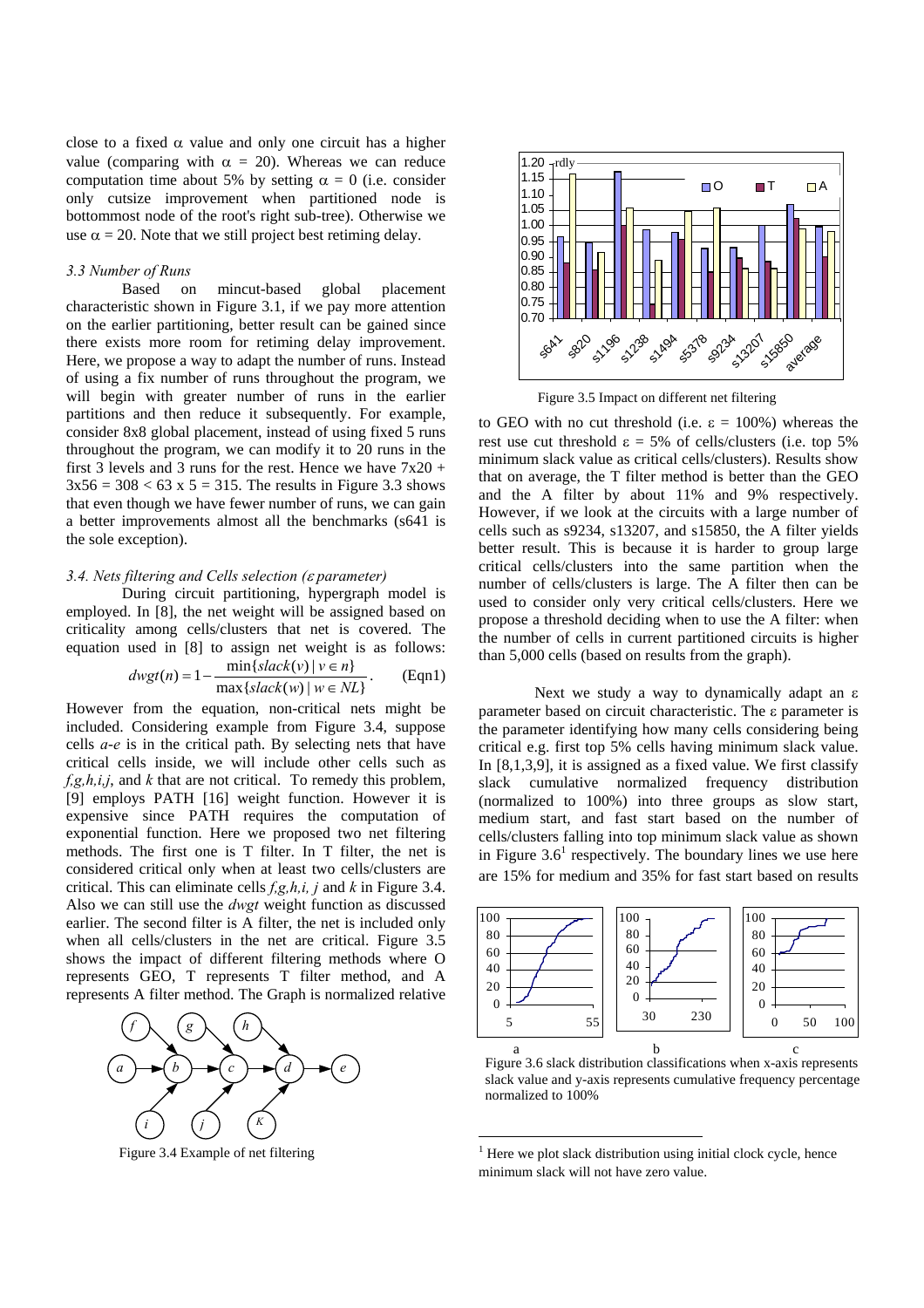

Figure 3.8 Examples of medium and fast start

from our observed circuits. Since there is randomness involved different initial partition can result in different slack distribution. From our observation, most circuit's initial partitions fall into the slow start category. We found that for slow start distribution, choosing the best ε value is difficult; especially where randomness is involved. The result in Figure 3.7 shows that the higher the number of runs is the lower the variance is on different ε values. In Figure 3.7, 5r and 20r represents 5 and 20 runs respectively, and the percentage represents the ε value. The graph is normalized relative to GEO with  $\varepsilon$ =100%. We found that the variance reduces from 0.0021 to 0.0008 when the number of runs increases from 5 to 20 runs. We found that when the slack distribution of current partition falls into medium start category, selecting the first critical slack value is sufficient since it already contains a substantial number of cells/clusters for consideration. For the fast start distributions, assigning  $\alpha$  to be zero (i.e. consider only minimizing wire length) is adequate, since there are too many critical cells/clusters, and it is hard to group these cells/clusters into the same partition without violating area constraints. Figure 3.8 shows the impact on the medium and the fast start case on bipartition with 5 runs on 2x1 slots normalized to global placement that targeting cutsize only



Figure 3.7 Impact on different ε value

i.e. setting  $\alpha = 0$ . When s641 slack distribution is shown in Figure 3.6b and s35932 slack distribution is shown in Figure 3.6c. For the medium start, once  $\varepsilon$  is higher than starting

threshold, the retiming delay drops as can be seen when  $\varepsilon =$ 17%. On the other hand, for the fast start case, no matter what value of  $\varepsilon$  is, retiming delay is higher than partitioning targeting cutsize.

Since the wire delay plays major role in deeper submicron technology [23, 12], given a circuit the distribution depends on both cell connectivity and wire delay. However wire delay has randomness involved since we adopt randomness during initial partition. Despite the fact that we can enforce an initial partitioning instead of a random partition, it will limit our search space and can have a larger impact on wirelength.

# *3.5 Clustering*

Circuit clustering is important for cutsize reduction especially when considering a large number of cells. This also holds for weighted cutsize. As shown earlier in section 3.1, that weighted cutsize is correlated to retiming delay. Hence for large circuit without clustering, it will result in poorer performance. However by clustering the circuit, the accuracy of RTA among gate is loss. Figure 3.9 shows this relation, i.e. when number of cells is high, clustering starts to outperform non-clustering approach. Here we propose a way to adaptively select when to perform the clustering based on number of cells. We use 7,000 cells (based on results from the graph) as threshold to decide whether to perform clustering or not in this current partition. If the number of cells is higher than threshold, we employ clustering to reduce weighted cutsize.

# 4. Methodology

# *4.1 Algorithms*

Here we modified one of the state-of-the-art, timingdriven mincut-based global placement algorithm GEO [8] and call it A-GEO as shown in Figure 4.1. The underlined lines are the lines that are modified from the original GEO. Our A-GEO can be used toward any timing-driven mincutbased global placement and some proposed approaches are applicable to any timing driven placement. A-GEO gives a global placement solution for PPR problem. Based on mincut-based global placement [4,13,27,2,5], we recursively bipartition *NL* until m x n tiles are achieved by calling a subroutine called A-GEO-2way. A-GEO-2way is performed



Figure 3.9 Impact on clustering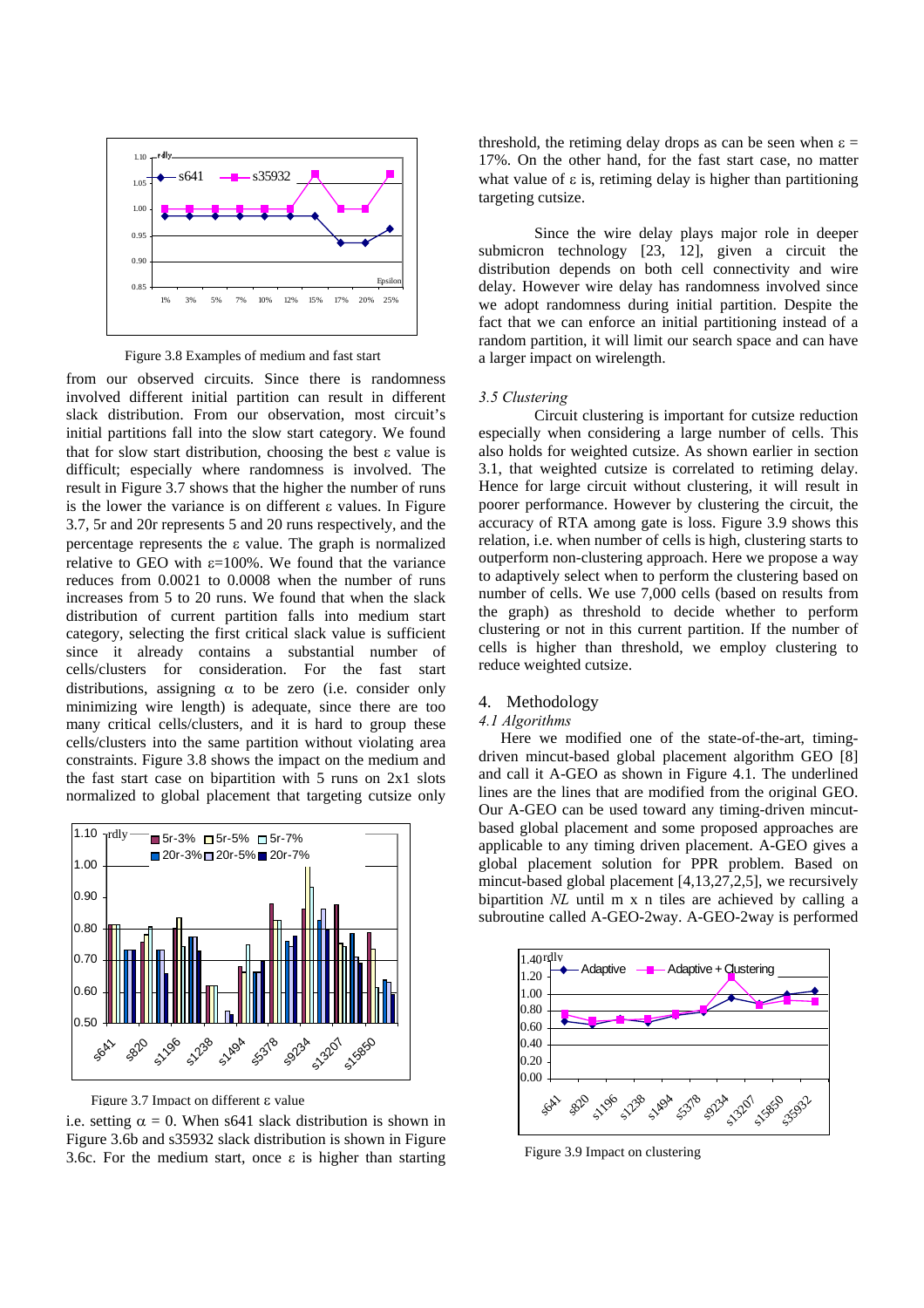

on the sub-netlist. After all bipartitions are finished for the current level then we perform the refining in that entire level on the sub-netlist. Initially, the partitioning tree *T* has only root node *R*. Then all cells in *NL* are inserted into *R*. The FIFO (First In First Out) queue *Q* is used to support the recursive breadth-first cut sequence.

 A-GEO-2way first generates a sub-netlist from the given partition tree node and performs multi-level clustering on it.

An ESC clustering algorithm [7] is used for this purpose. Then we obtain a random initial partitioning *B* among the clusters at the top level of the hierarchy. The subsequent topdown multi-level refinement is used to improve *B* in terms of delay. For timing driven global placement, RTA [17] has to be performed to identify timing critical cells/clusters. Then we compute the delay weights for the nets in the subnetlist for delay optimization. The subsequent iterative improvement through a cluster move tries to minimize the weighted cutsize. Finally the current solution is projected to the next level coarser netlist for multi-level optimization. At the end of A-GEO-2way, two new children nodes are inserted into *T* based on *B*.

The modifications from GEO [8] are as follows: first, we know that selecting from best weighted cutsize does not guarantee best retiming delay among all runs. Instead of returning *B* as best weighted cutsize among all runs, we project *B* as having the best retiming delay among all runs as shown in line 26. Second, we consider adaptive  $\alpha$  in line 20, i.e.: if the partitioned node is the bottommost node of the root's right sub-tree then we only minimize cutsize, otherwise we set  $\alpha = 20$ . Third, we adapt the number of run in line 16: having high number of runs during earlier partitions as described in section 3.3. Here we use 20 runs for the first 3 levels and 3 runs for the rest. Fourth, we employ adaptive filtering based on number of cells in the current partition as in lines  $35,36,40$  and  $42$ . Fifth, we consider the  $\varepsilon$ characteristic while select ε value. If circuit characteristic is in slow start mode, we use  $\epsilon = 5\%$ . On the other hand, If the circuit characteristic is in medium start mode, we use the first value in the medium range as ε, and if it falls in the fast start mode, we set  $\alpha = 0$  and consider only cutsize instead as shown in line 34. Finally, we decide to perform clustering based on the number of cells in line 11.

# *4.2 Complexity*

Since we project best retiming delay to the next level, we then require calculating retiming delay after each run. However RTA itself is based on finding the longest path which requires O(nlog n). To be more precise, our algorithm requires  $run \times K \times n \log n$  where run represents number of runs, K represents the number of partitions, and n represents number of cells.

# 5. Experimental Results

Our algorithms are implemented in C++/STL, compiled with gcc v2.96 with  $-O3$ , and run on Pentium III 746 MHz machine. The benchmark set consists of twelve circuits from ISCAS89 [29] and six circuits from ITC99 [28] suites. The statistical information of benchmark circuits is as shown earlier in Table 3.1. We assume unit delay for all gates in the circuits. We report our result in Table 4.1 on 8x8 tiles. GEO represents a state-of-the-art timing driven mincutbased global placement proposed in [8] with five runs. A-GEO represents the modified GEO algorithm with our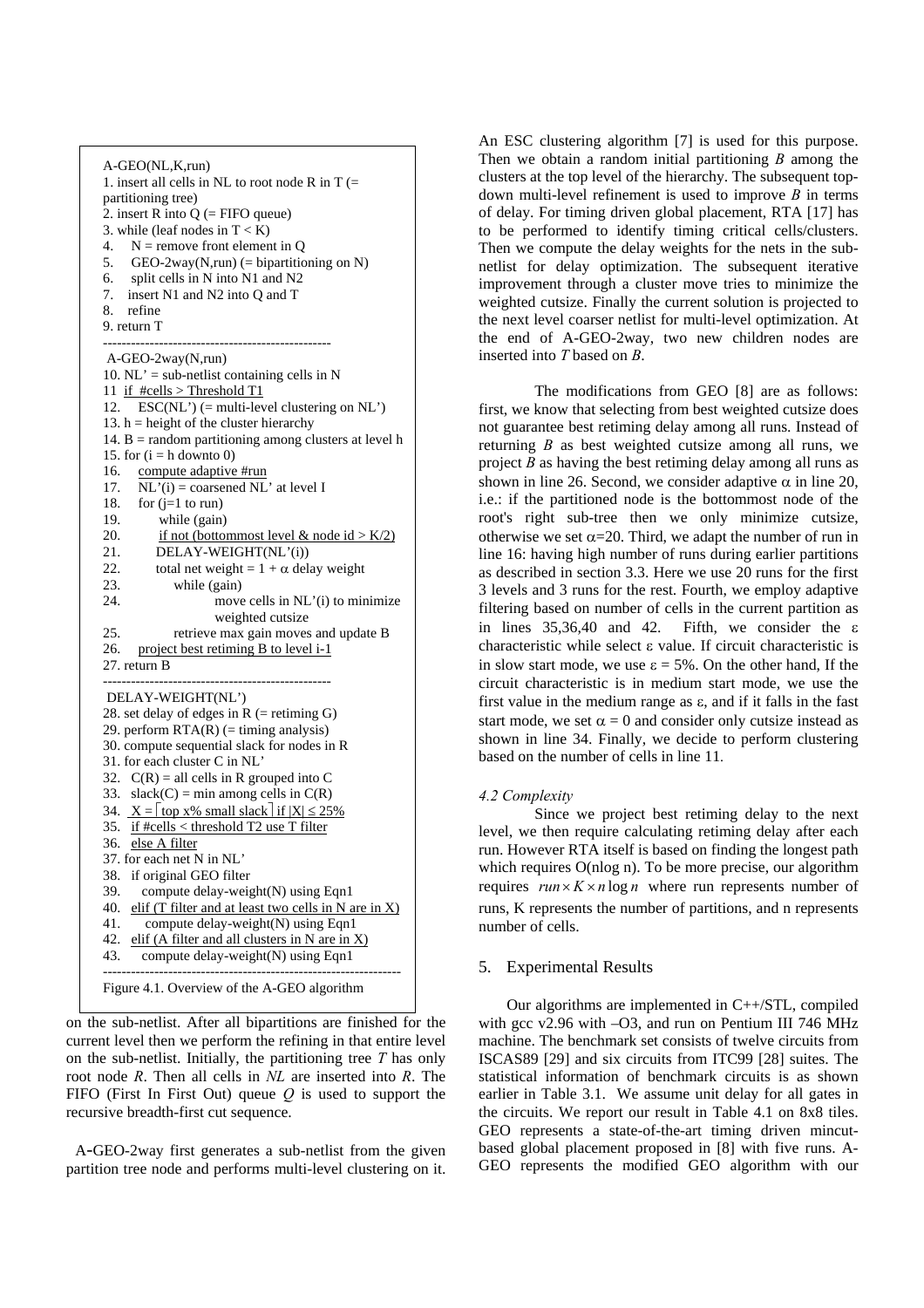Table 4.1 Comparison among GEO, GEO+200r and A-GEO

| ckt    | <b>GEO</b> |       | $GEO + 200r$ |       | A-GEO  |       |
|--------|------------|-------|--------------|-------|--------|-------|
|        | Dr         | wire  | Dr           | wire  | Dr     | wire  |
| s641   | 143        | 409   | 137          | 383   | 97     | 442   |
| s820   | 47         | 599   | 42           | 631   | 28     | 582   |
| s1196  | 74         | 1,032 | 74           | 1,047 | 49     | 1,025 |
| s1238  | 77         | 1,128 | 70           | 1,019 | 50     | 1,095 |
| s1494  | 55         | 997   | 51           | 1,024 | 41     | 1,055 |
| s5378  | 57         | 1,453 | 51           | 1,371 | 45     | 1,907 |
| s9234  | 50         | 1,459 | 48           | 1,408 | 48     | 2,132 |
| s13207 | 86         | 1,689 | 72           | 1,491 | 69     | 2,091 |
| s15850 | 90         | 1,824 | 88           | 1,708 | 83     | 2,025 |
| s35932 | 45         | 2,113 | 47           | 1,903 | 41     | 2,536 |
| s38417 | 41         | 2,394 | 39           | 2,054 | 41     | 2,610 |
| s38584 | 81         | 3,184 | 75           | 2,371 | 59     | 4,450 |
| b140   | 67         | 3,658 | 64           | 3,704 | 64     | 4,114 |
| b150   | 79         | 5,786 | 72           | 5,306 | 79     | 5,773 |
| b20o   | 74         | 6,087 | 73           | 5,990 | 64     | 7,158 |
| b21o   | 79         | 6,149 | 67           | 5,775 | 70     | 6,941 |
| b22o   | 80         | 7,620 | 63           | 7,229 | 63     | 8,774 |
| Avg.   | 1.00       | 1.00  | 0.93         | 0.91  | 0.82   | 1.14  |
| Time   | 1,517      |       | 51,233       |       | 14,232 |       |

adaptive methods with about 4.88 runs (using adaptive number of runs). We also report GEO+200r with is GEO with 200 runs to be fair since our A-GEO has a higher running time than original GEO. The average ratio and running time are also reported and measured in seconds. Results from Table 4.1 shows that the A-GEO is better than the GEO by about 21.9%, and better than the GEO+200r by 13.1%. Note that the GEO+200r requires more running time that the A-GEO by about four times. Hence by increasing number of run alone is not as good as using our adaptive method.

#### 6. Conclusion and Future Work

We propose an adaptive methodology to improve timing driven placement using adaptive parameters. Our method can improve a state-of-the-art timing driven placement GEO [8] by as much as 67% and 22% on average for performance improvement. We are working to employ c-timing [20] instead of retiming to reduce the running time since our algorithm require a lot of retiming calculation and c-timing is faster than retiming.

#### 7. References

[1] C. Ababei, N. Selvakkumaran, K. Bazargan, and G. Karypis, "Multi-objective Circuit Partitioning for Cut size and Path-Based Delay Minimization," *IEEE International Conference in Computer Aided Design*, page 181-185, 2002.

[2] C. J. Alpert and T. F. Chan and A. B. Kahng and I. L. Markov and P. Mulet. Faster Minimization of Linear Wire length for Global Placement. *IEEE Trans on Computer-Aided Design*, 1998.

[3] G. Beraudo and J. Lillis. Timing Optimization of FPGA Placements by Logic Replication. *ACM Design Automation Conf.*  page 196-201, 2003.

[4] M. A. Breuer. Class of Min-cut Placement Algorithms. *ACM Design Automation Conf.*, page 284-290, 1997.

[5] A. E. Caldwell and A. B. Kahng and I. L. Markov. Can recursive bisection alone produce routable placements?. *ACM Design Automation Conf.*, page 477-482, 2000.

[6] P. Chong and R. K. Brayton. Characterization of feasibility retimiings. *In Proc. Int. Workshop on Logic and Synthesis*, pages 1- 6, 2001.

[7] J. Cong and S. K. Lim, "Edge separability based circuit clustering with application to circuit partitioning," *to appear in IEEE Trans on Computer-Aided Design*, 2003.

[8] J. Cong and S. K. Lim, "Physical Planning with Retiming," *IEEE International Conference in Computer Aided Design*, page 2- 7, 2000.

[9] J. Cong and X. Yuan. Multilevel Global Placement with Retiming. *ACM Design Automation Conf.* page 208-213, 2003.

[10] H. Eisenmann and F. M. Johannes. Generic Global Placement and Floorplanning. *ACM Design Automation Conf.*, page 269-274, 1998.

[11] C. Fiduccia and R. Mattheyses, "A Linear Time Heuristic for Improving Network Partitions," *ACM Design Automation Conf.*, page 175-181, 1982.

[12] R. Ho, K. W. Mai and M. A. Horowitz. "The Future of Wires." In *Proceedings of IEEE*, 2001.

[13]D. Huang and A. B. Kahng. Partitioning-based Standard-cell Global Placement with an Exact Objective. Int. Symp. on Physical Design, pages 18-25, 1997.

[14] G. Karypis, R. Aggarwal, V. Kumar, and S. Shekhar, "Multilevel hypergraph partitioning: Application in VLSI domain," *ACM Design Automation Conf.*, page 526-529, 1997.

[15]J. M. Kleinhans and G. Sigl and F. M. Johannes and K. J. Antreich. GORDIAN: VLSI placement by quadratic programming and slicing optimization. *IEEE Trans on Computer-Aided Design*, 1998.

[16] T. Kong. A novel net weighting algorithm for timing-driven placement. *In Proc. Int. Conf. on Computer Aided Design*, pages 172-176, 2002.

[17] C. E. Leiserson and J. B. Saxe, Retiming synchronous circuitry. *Algorithmica*, page 5-35, 1991.

[18] I. Neumann and W. Kunz. Placement driven retiming with a coupled edge timing model. *In Proc. Int. Conf. On Computer Aided Design*, pages 95-102, 2001

[19] I. Neumann and W. Kunz. Tight coupling of timing-driven placement and retiming. In Proc. *IEEE Int. Symp. On Circuits and Systems*, pages 351-354, 2001.

[20] P. Pan. Continuous retiming: Algorithms and application. *In Proc. IEEE Int. Conf. on Computer Design*, pages 116-121, 1997.

[21] P. Pan, A. K. Karandikar, and C. L. Liu, "Optimal clock period clustering for sequential circuits with retiming," *IEEE Trans on Computer-Aided Design, pages 489-498,1998.*

[22] D. P. Singh and S. D. Brown. Integrated retiming and placement for field programmable gate arrays. *In Proc. ACM/SIGDA Int. Symp. on Field Programmable Gate Arrays*, pages 67-76, 2002.

[23] SIA, National Technology Roadmap for Semiconductors, 1997.

[24] W. J. Sun and C. Sechen. Efficient and effective placement for very large circuits. *IEEE Trans on Computer-Aided Design,* pages 349-359, 1995.

[25] W. Swartz and C. Sechen. Timing Driven Placement for Large Standard Cell Circuits. *ACM Design Automation Conf.*, page 211- 215, 1995.

[26] T.C. Tien, H. P. Su, and Y.W. Tsay. Integrating logic retiming and register placement. *In Proc. Int. Conf. On Computer Aided Design*, pages 136-139, 1998.